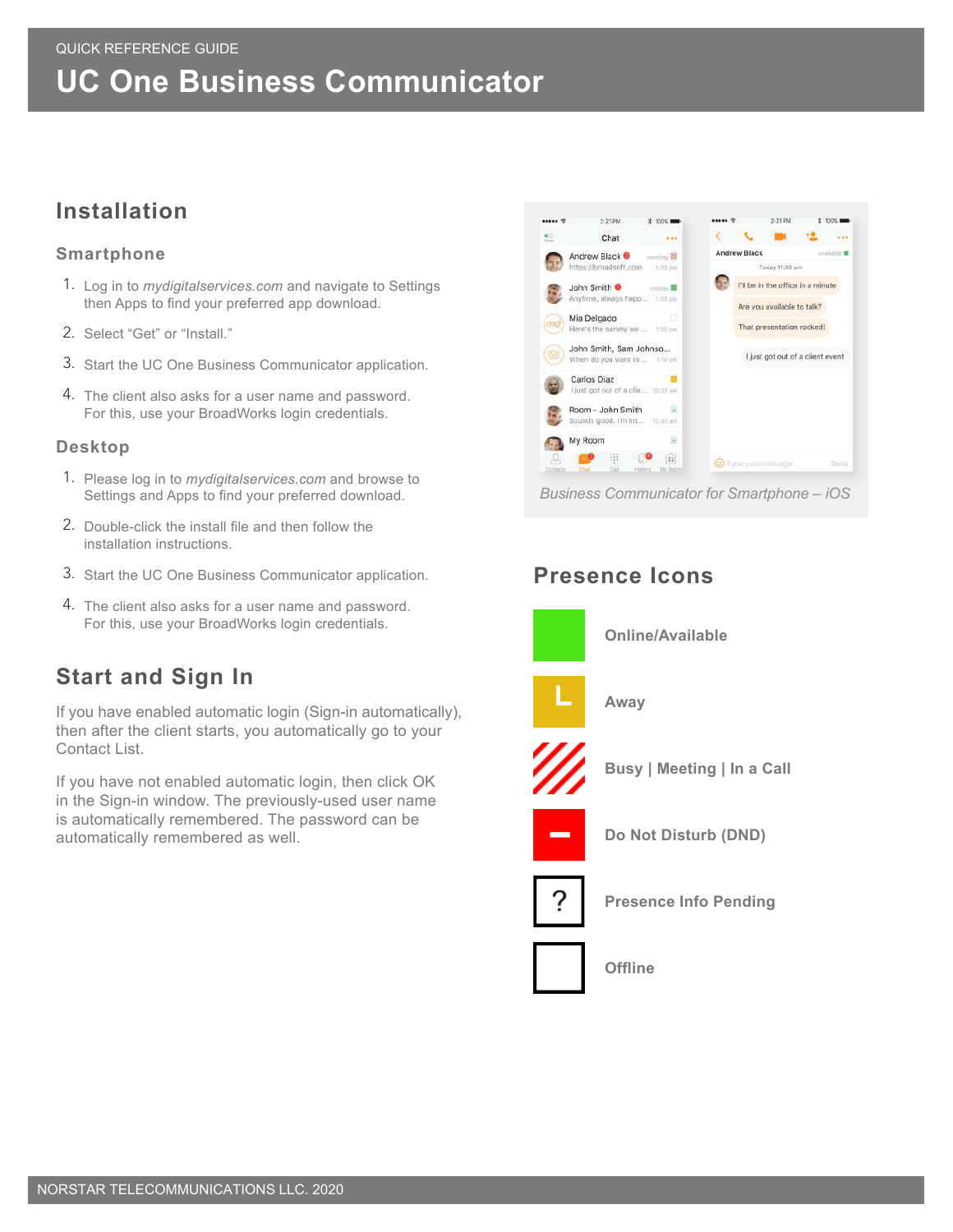# **Getting Started**

When you start Business Communicator for the first time, your contact list will be empty. You can use the search field to find people and then directly add them from the search results to populate your Contact List. You can also manually add contacts using the **Add Contact** button.



The **Contacts** tab displays your buddies, local, and directory contacts. You can add, edit, and delete buddies, or search for contacts in the enterprise directory.

From the dial pad, you can call any given number. A long press on "1" on the numeric pad calls your voice mail.

The **Call** tab displays the dial pad.



The **Chat** tab shows chat messages. You can exchange chat messages with other users.



The **Call History** tab shows your call history. You can filter between all calls and missed calls.

 $\qquad \qquad \Box$  $\blacksquare$ 

**My Room** is your permanent communication room. Participants can dial in to your audio bridge.

## **Making Audio and Video Calls**

**You can make audio and video calls from the:** 

- » Contact list
- » Contact card
- » Call history
- » Dialer

### **During a call you can:**

- » Adjust the volume.
- » Provide (DTMF) tones.
- » Mute the microphone.
- » Put a call on hold or transfer via menu button on bottom right.



#### *Android*



*Android*





## **Adjust Desktop Client Settings**

In the desktop client, to choose an audio device, click  $\ddot{\bullet}$  in the bottom-left of the client window. You can also select a different default audio device in Windows using the Control Panel. On a Mac, it is in the System preferences for "Sound."